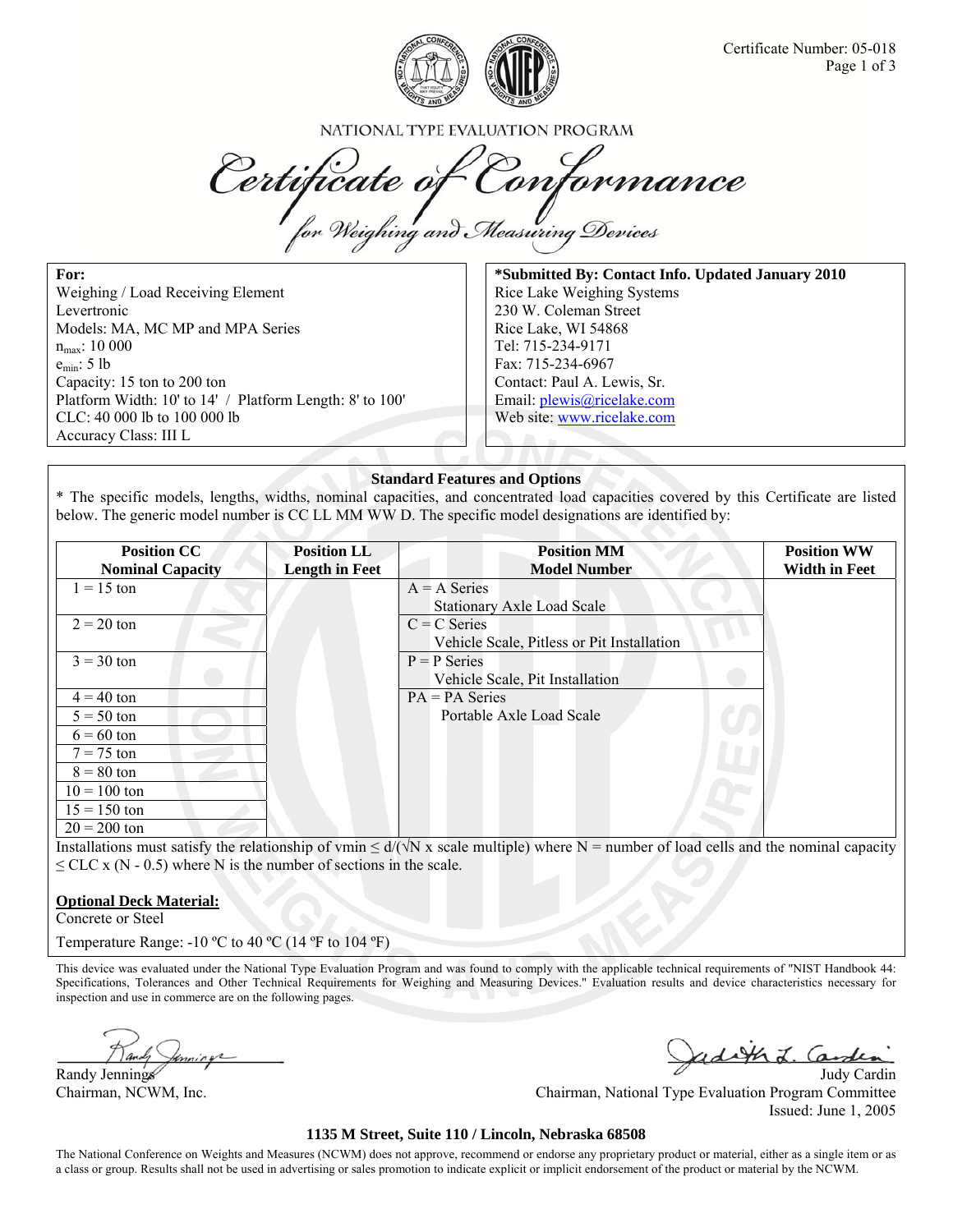

## **Rice Lake Weighing Systems**

Weighing/Load Receiving Element / MA, MC, MP and MPA Series

**Application:** General purpose vehicle weighing. The load receiving element may be interfaced with NTEP approved mechanical or digital electronic indicators.

**Identification:** The identification badge is located on the main transverse lever.

**Device Description:** The weighbridge is fabricated from heavy-duty steel. The levers are fabricated from heavy-duty pipe and structural steel suspension parts. The suspension system is a dual link design.

**Test Conditions:** This certificate is issued to indicate transfer of the NTEP Certificate of Conformance from Powell All-Steel Scales, Inc., Alabama to Rice Lake Weighing Systems. The NTEP Certificate of Conformance 99-208, though inactive, remains in effect to cover those devices previously sold and installed under the original name. Previous test information and documentation provided by the company was reviewed. The test conditions for the original type evaluation are listed below for reference.

**Certificate of Conformance Number 99-208:** This Certificate supersedes Certificate of Conformance Numbers 88-213, 88-214, and 88-215A1 and is issued to combine the model designations from Certificates of Conformance Numbers 88-213, 88-214, and 88- 215A1. The original test conditions are repeated below for reference.

**Certificate of Conformance Number 88-213:** This Certificate superseded Certificate of Conformance Number 88-213PN and was issued without additional testing to upgrade the Certificate from a status of provisional to full. NTEP policy permits a pre-NTEP Certificate of Conformance to be upgraded from provisional to full provided no unfavorable comments are received during the comment period. Since no unfavorable comments were received on this device, this Certificate is issued as a full NTEP Certificate of Conformance.

**Certificate of Conformance Number 88-213PN:** These scales have received type approval by individual states prior to the establishment of the National Type Evaluation Program. These scales have been in commercial use for many years. Since these devices use mechanical lever systems, they are believed to be unaffected by the influence factors specified under T.N.8. of the Scales Code of NBS (currently NIST) Handbook 44. The NTEP policy and procedures permit NTEP to issue Certificates of Conformance based upon the approvals granted by pre-NTEP jurisdictions. This Certificate was issued on this basis without formal NTEP testing. Since this Certificate was issued as a pre-NTEP Certificate, the performance of the scale when tested to the concentrated load capacity declared by the manufacturer has not been verified through actual testing.

**Certificate of Conformance Number 88-214:** This Certificate superseded Certificate of Conformance Number 88-214PN and was issued without additional testing to upgrade the Certificate from a status of provisional to full. NTEP policy permits a pre-NTEP Certificate of Conformance to be upgraded from provisional to full provided no unfavorable comments are received during the comment period. Since no unfavorable comments were received on this device, this Certificate is issued as a full NTEP Certificate of Conformance.

**Certificate of Conformance Number 88-214PN:** These scales have received type approval by individual states before the establishment of the National Type Evaluation Program. These scales have been in commercial use for many years. Since these devices use mechanical lever systems, they are believed to be unaffected by the influence factors specified under T.N.8. of the Scales Code of NBS (currently NIST) Handbook 44. The NTEP policy and procedures permit NTEP to issue Certificates of Conformance based upon the approvals granted by pre-NTEP jurisdictions. This Certificate was issued on this basis without formal NTEP testing. Since this Certificate was issued as a pre-NTEP Certificate, the performance of the scale when tested to the concentrated load capacity declared by the manufacturer has not been verified through actual testing.

**Certificate of Conformance Number 88-215A1:** This Certificate superseded Certificate of Conformance Numbers 88-215 and 88- 216PN and was issued to combine the model designations from Certificate of Conformance Numbers 88-216PN and 88-215. The original test conditions are repeated below for reference.